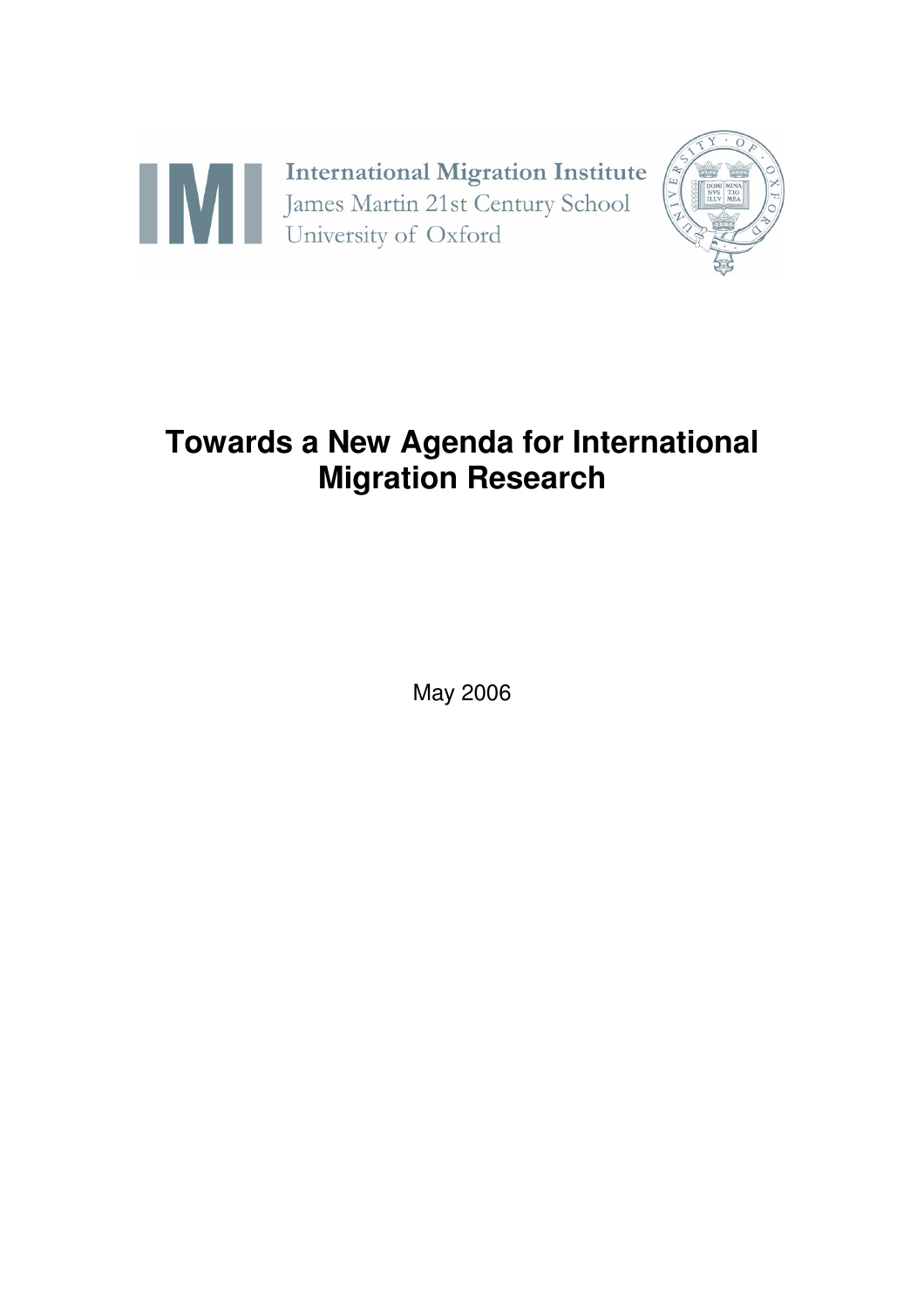# **Contents**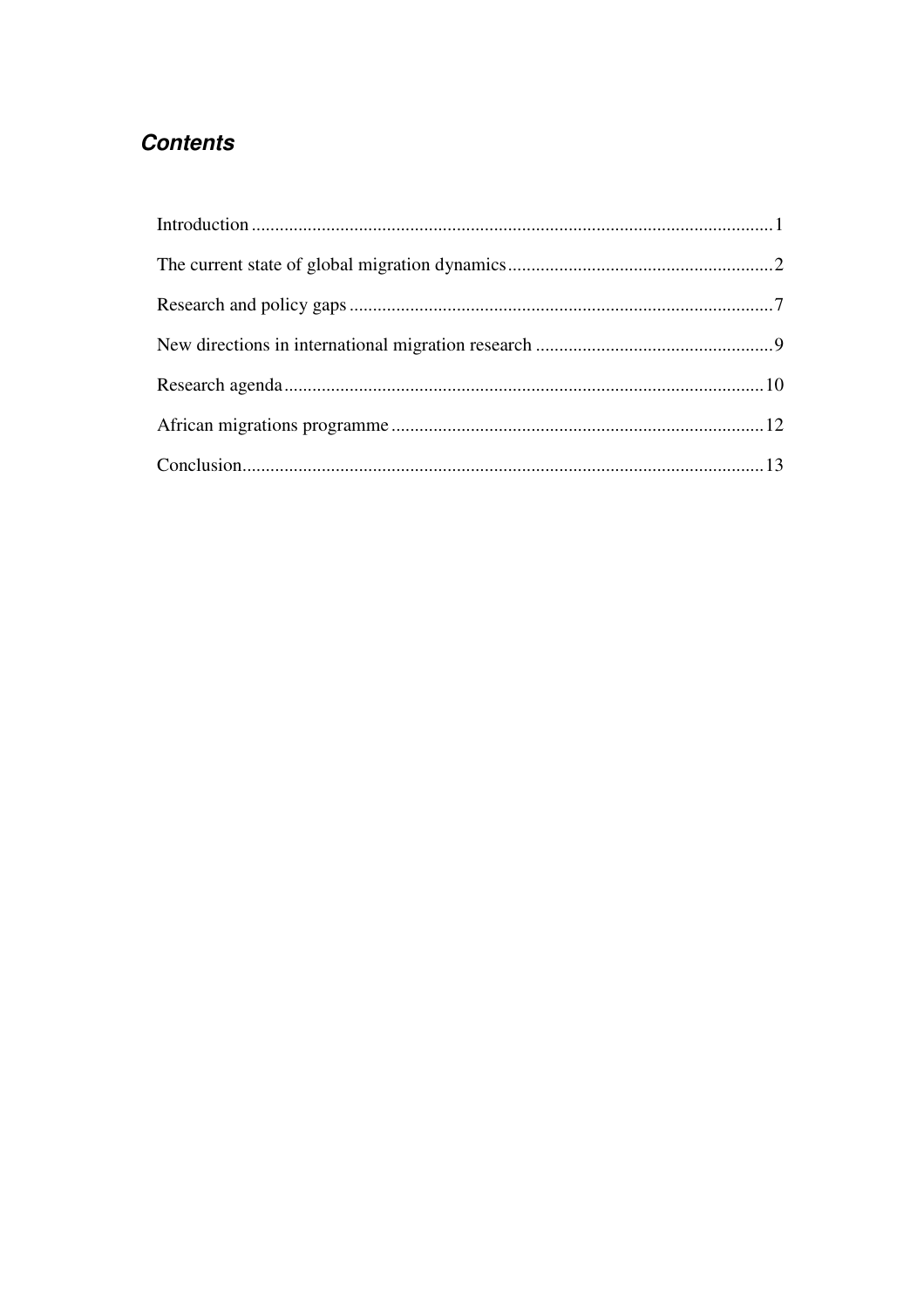### *Introduction*

International migration is one of the key factors which shape the world in which we live. Migration plays a central role in current global processes of social, economic and political change; it is both moulded by and helps to mould these global transformations. Several fundamental changes in global migration patterns and processes raise new intellectual and practical challenges for humanity in the 21<sup>st</sup> century.

This paper presents some of the initial ideas of the International Migration Institute (IMI), which was set up in early 2006 as part of the James Martin  $21<sup>st</sup>$  Century School. It starts with a brief analysis of the current state of global migration and its emerging trends, and highlights some of the gaps in existing research efforts and policy responses. We then present four broad themes of migration research that need to be considered in order to develop a comprehensive understanding of the changing face of international migration. We take these themes as the foundation for a new research agenda, which we will be taking forward within the International Migration Institute, starting with a programme of research focused on migration patterns and processes within, to and from Africa.

The International Migration Institute at the University of Oxford has been established through the initiative of the existing migration focused research centres in Oxford, the Refugee Studies Centre (RSC) and the ESRC Centre on Migration, Policy and Society (COMPAS). The RSC focuses on research into forced migration around the world, while COMPAS has a geographical focus on migration dynamics affecting the UK and the EU and the interlinked regions of origin of migrants. The IMI will work in close collaboration with these centres in order to develop a long-term and comprehensive perspective on global migration. Its research will complement that of a number of other institutes at Oxford (under the auspices of the James Martin 21<sup>st</sup> Century School), which bring interdisciplinary research to bear on complex problems of our times.

The aim of the International Migration Institute is not simply to undertake a project or programme of research, although that will be part of its work. Rather, it is aiming both to contribute to the development of new theoretical and methodological approaches to research and to help strengthen the global capacity for ongoing research in order to keep up with the continually changing process and patterns of human mobility across the world. In the rest of this paper, we lay out the IMI's initial research agenda.

This is a discussion paper, which reflects the current state of an on-going debate on conceptual frameworks, methodologies and research priorities. We welcome comments and suggestions from readers.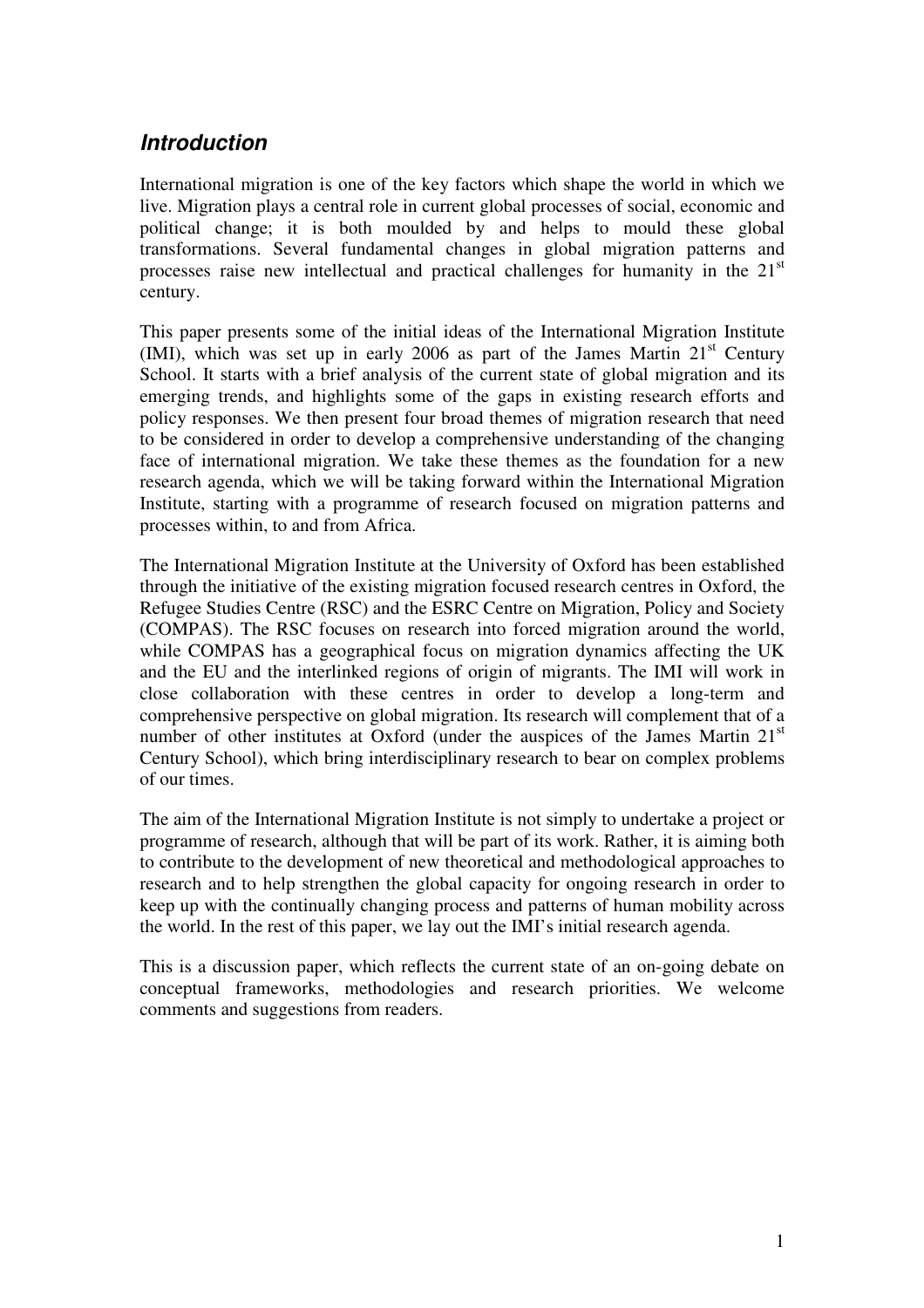## *The current state of global migration dynamics*

Migration has been a major area of research for social scientists for at least a century. It has been a concern of states and policy makers for even longer. While many theories of migration have been elaborated by academics from different fields – in particular economics, geography and sociology – they are fragmented and no dominant paradigm has been established. Moreover, migration studies developed in the epoch of nationalism, and most migration research was linked to specific national assumptions on migration and minorities. One of the major challenges for migration researchers today is that the process has become multi-layered and dynamic – taking on new forms, involving new populations and destinations, and adapting to the ever changing global context.

Four inter-related arenas of change can be identified and will continue to be critical in the shaping of global migration over the coming decades:

- The global context for migration: the relationship between globalisation and the development of ever more complex patterns and processes of international migration. This refers not only to economic globalisation and the development of global governance, but also the emergence of global cultural and social connectivity.
- The role of individual states and regions in migration systems: the relationship between demographic, economic, social and political changes and patterns of movement. Here it is necessary to look at the changing characteristics of nation-states and the complex ways they are embedded in regional and global relationships.
- The nature of migratory behaviour at the micro-level: the way migration brings about transformations in communities of both sending and receiving areas, the involvement of different socio-economic groups in migration and the transnational character of migrants' identities and livelihoods that challenge classical notions of migrant integration and the nation state.
- The policy environment: the factors that encourage but also hamper effective policy-making and collaboration across boundaries, changing popular views of migration and its perceived impacts, which create new pressures on nation states to manage both inward and outward migration, while sustaining their place in the globalised economy.

#### **Growing complexity**

International migration patterns are becoming increasingly complex as they connect people and societies over ever larger distances. While the proportion of the world's population that migrate internationally has not changed dramatically over the last thirty years, migrants' destinations, motivations and modes of travel are now much more diverse. Once established these links are sustained and reproduced through an expanding web of social networks that cross the globe. This process has been both driven and facilitated by the globalisation of labour, commodity, and financial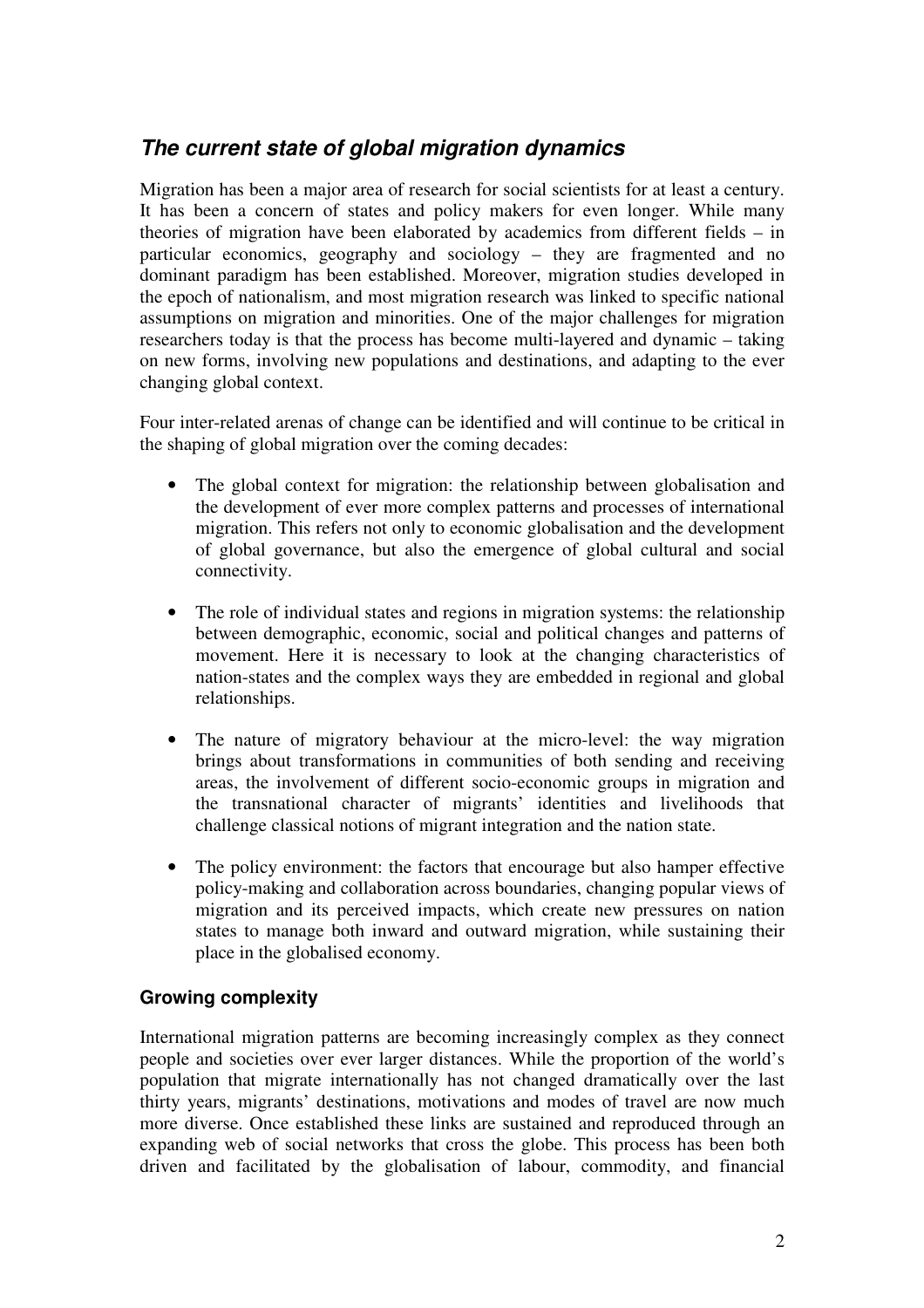markets that has offered new incentives and new means for the international migration of people in all directions. The technical and cultural changes central to globalisation also help create both the means and the motivation to migrate.

With this complexity of movements, the simple categorisations that underpin most migration policies are proving inadequate. People's motivations for migration are rarely straightforward and they do not easily fit the bureaucratic and legal categories required by states. Countries are witnessing multiple and inter-related movements of people over large distances from a diverse array of countries for a wide range of interrelated reasons: work, joining family members, study or retirement and the search for protection from violent conflict, political oppression or human rights violations.

Moreover, it is now difficult to distinguish between countries of emigration, immigration and transit, as a growing number of countries are simultaneously witnessing all these types of migration. Some migrants may move to settle permanently in the perceived destination country. Others migrate with every intention of returning to their place of origin, while 'transit migrants' aim to settle temporarily and hold on to the hope of moving on to a better destination.

However, perceived 'final destinations' can change through the migration process. Despite the intention of many migrants to stay only temporarily, economic factors in both sending and receiving countries, educational needs of their children, and a range of social factors often results in long-term or permanent settlement. Transit migration can be a precursor to settlement, and 'transit countries' can therefore become immigration countries.

#### **Migration transitions**

The role of many countries and whole regions in the global migration order may fundamentally change over the coming decades, with consequences which are hard to predict. For example, due to demographic and economic transformations, several middle-income sending countries in North Africa and the Middle East (Turkey, Tunisia, Morocco), Central America (Mexico) and Asia (Thailand, Malaysia) might become countries of net immigration. China may follow suit in the foreseeable future.

There is substantial evidence that countries tend to go through such a migration transition in parallel with economic restructuring and concomitant social change and demographic transitions. Changes at local, national, and global levels contribute to peoples' growing capabilities and aspirations to migrate. As a result, it has been observed that socio-economic development is associated with an initial growth in migration, the 'migration hump'. At the local level, the mechanisation of agriculture, increasing inequality (leading to higher incomes for some but destitution and landflight for others), improvements in transport and communication infrastructure, and better education encourage internal movement from villages to urban areas. Lack of sufficient urban employment often encourages onward international migration. The process is accelerated by national and global factors including the penetration of global capital, the market dominance of multi-national corporations and neo-liberal structural adjustment policies imposed by multilateral financial agencies (IMF, World Bank and regional banks). Only in the longer term, after sustained growth and a reduction in the gap between domestic and international opportunities, does the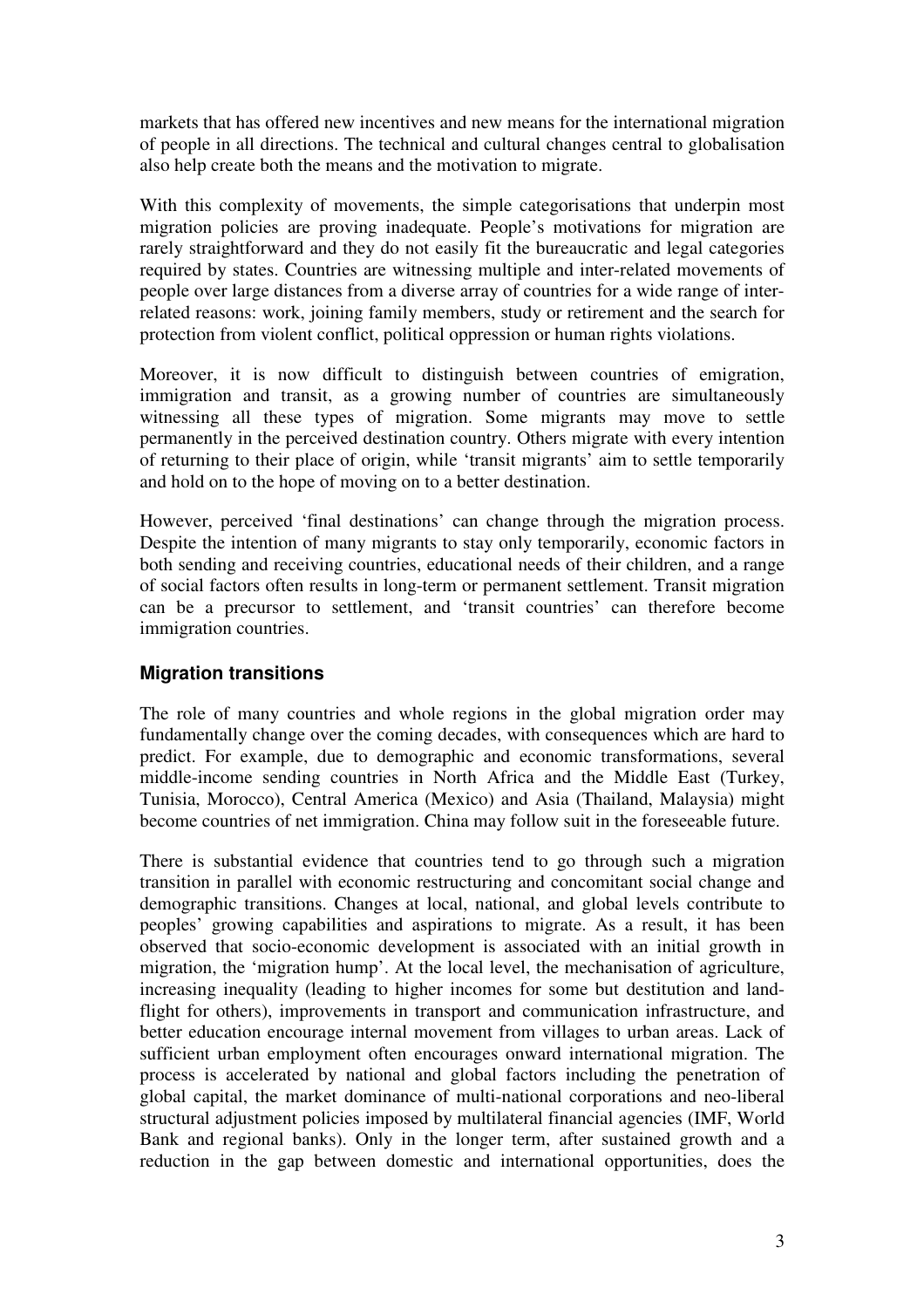outward migration of people slow down and countries of emigration are transformed into countries of net immigration.

This is not a new phenomenon. Between 1750 and 1950, most western European countries went through such a 'migration hump'. Britain is a typical case; at the time of the most rapid industrialisation, there was also mass emigration to the USA, Australia and other overseas destinations. At the same time, Irish workers were recruited to provide low-skilled labour at exploitative wages for factories, canaldigging and railway-building. In recent decades, countries such as Spain, Italy, Greece and Ireland in Europe and Taiwan and South Korea in Asia have completed their migration transition, while Malaysia is well advanced in this process.

However, even when countries cross the thresholds of economic and political 'progress' envisaged by the migration transition theory, we should not assume that such historical models will automatically apply to future migration patterns. Many of the countries that appear to be on brink of a migration transition are already receiving significant numbers of so-called 'transit migrants'. Their role as transit migration countries facilitates emigration from relatively peripheral and generally less developed countries in Latin America, sub-Saharan Africa and central and Southeast Asia to the migration poles located in North America, Europe, the Gulf and East Asia. The growth in transit migration may herald a possible future transition towards destination countries. However, if these transit migrants are successful in leaving, it may prolong the role of these countries as zones of emigration.

Over the coming decades, the global decline in fertility and the already pronounced population ageing in industrialised states will change the distribution of the global labour force. This might herald the end of the abundant supply of immigrants in some regions and stimulate new international competition for labour. This may fundamentally change the way that states, corporations and societies view migration and their interests in it. In such a future, new theories of migration will be required, as many of the key assumptions on patterns of labour demand and supply underpinning our current models may no longer hold.

In any case these general models are already questioned by a richer understanding of the complex patterns of migration that underlie the net flows. Within the global 'South', for instance, the number of 'regional' migration poles is growing (e.g., South Africa, Nigeria, Libya, Argentina, Mexico, Thailand). These attract a large number of South-South migrants in their own right. South-South migration between laboursurplus countries and faster-growing economies in less developed continents has grown rapidly, although precise data is often lacking.

#### **Diverse communities and transnational lives**

Past assumptions that primary migration streams consisted overwhelmingly of young men, who were moving in the hope of employment, can no longer be sustained. The feminisation of migration has been widely observed and there is also growing recognition of mobility associated with various stages of people's lifecycle, such as migration at retirement or family relocation for improved access to health or education facilities. It is not clear how far this represents new trends in migration or simply the belated acknowledgement of long-standing movements; the migration of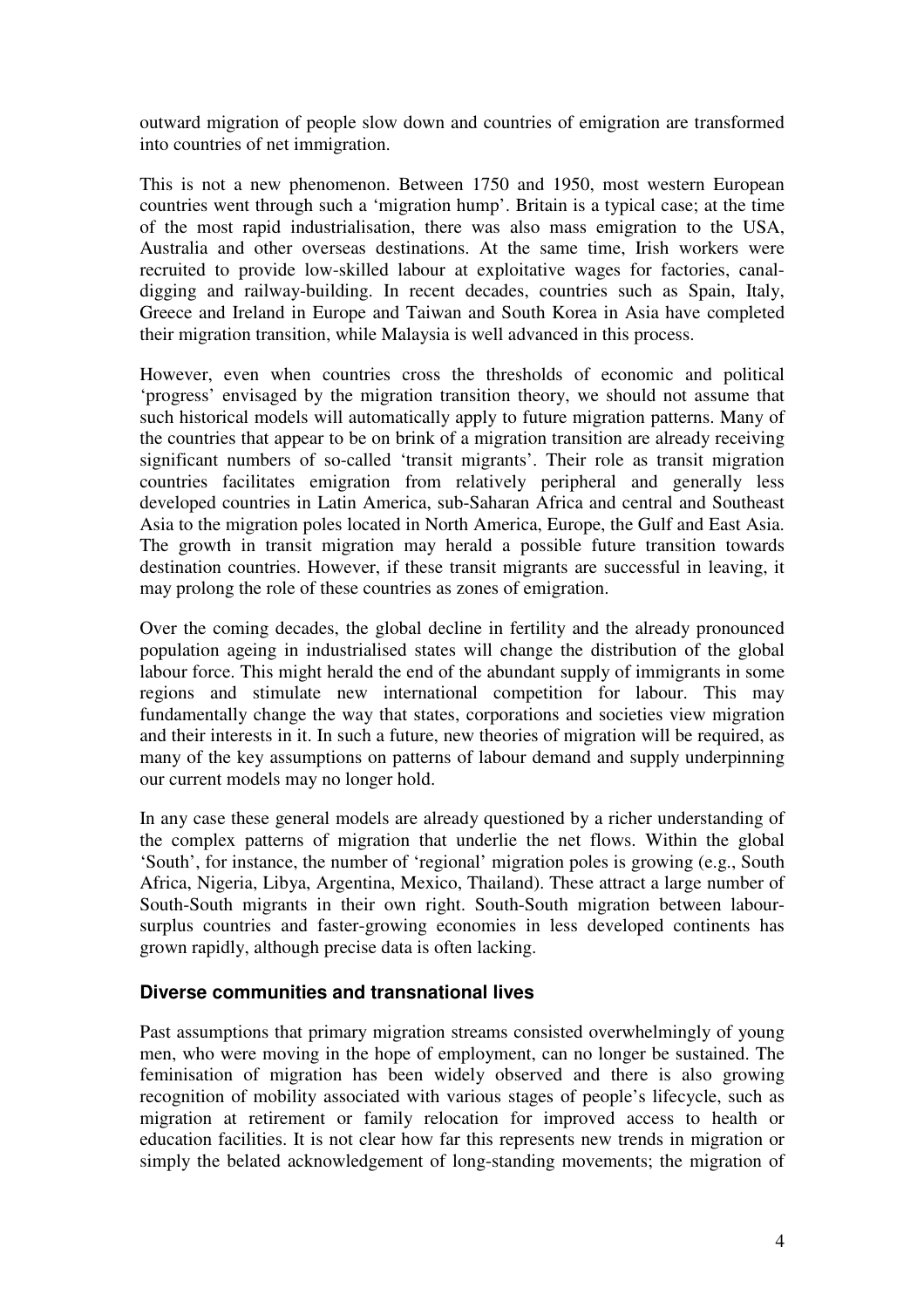women or older people may have been rendered invisible by their exclusion from both formal migration channels and academic research.

The social diversity of migration has also increased, as people of all skill levels are drawn by new employment opportunities. Even more significant is the increased cultural diversity, as people from across the globe become concentrated in booming global cities, where anything from 10-40 per cent of the population may consist of migrants with differing languages, religions and backgrounds. This increased diversity is the result of a revolution in the way migrants go about moving, establishing themselves in new countries and maintaining their links with their country of origin. In particular, dramatic improvements in transportation and communications have enabled migrants to sustain, develop and reproduce their social, political, cultural and economic links across national borders, creating 'transnational' identities, networks and livelihoods.

While many migrants still follow traditional patterns of permanent settlement or temporary labour mobility, increasing numbers adopt transnational behaviour and consciousness. Some people move in a repeated and circular fashion between their country of origin and a single host country. Others migrate from one host country to another, often within the economic networks of multinational corporations or the socio-cultural networks of diasporas or transnational communities. Today, a person may work in one country, live in a second and be a citizen of a third. Businesses take on a transnational character, while migrants send back remittance for both family and community purposes, and maintain close social and cultural links with communities of origin. Marriage partners may be sought in communities of origin, and multilayered permanent linkages can develop between distant places.

Migration has always been part of the social transformations brought about by economic and political change, and has in turn been a force for further change both in regions of origin and of destination. However, under conditions of globalisation, these processes accelerate and become more intensive. In some origin areas, emigration is a normal practice for young people lacking opportunities at home – a rite of passage. Absence of young adults transforms community dynamics, while economic and social structures can be reconfigured through the remittances of successful migrants. Gender imbalances – for instance where large numbers of women go to work abroad – can change family structures, gender roles and care patterns. Returnees bring 'social remittances' such as technical knowledge, new social attitudes and changed cultural values. Migration is thus a catalyst for accelerated change in areas already opening up to global influences.

In receiving countries, immigrants have taken on a range of economic and social positions in the context of economic restructuring and demographic and social change. Migration – itself a symptom of global change – has been misinterpreted as the root cause of transformation. Migrants are blamed for economic insecurity, loss of national sovereignty and threats to cultural identity. Particularly disadvantaged groups like asylum seekers and labour migrants from poor countries have become the scapegoats for globalisation, and the prime targets for extreme-right racist movements.

Yet host societies – especially democracies based on citizenship and political participation – have to find ways of incorporating immigrants into society. In the past,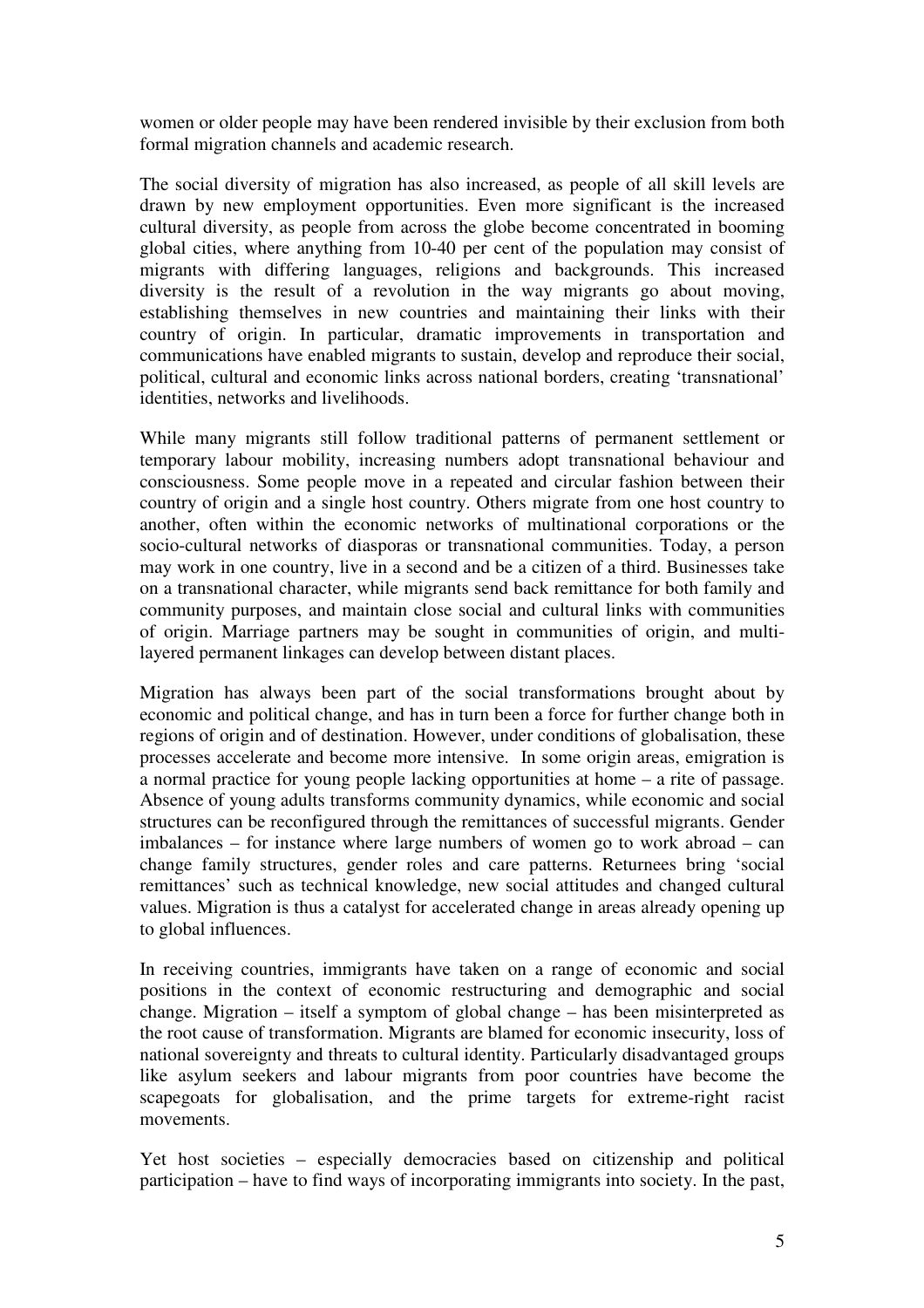the answer was assimilation or 'the melting pot', conceived in the early  $20<sup>th</sup>$  century USA as a way of building a common nation out of diverse elements through public schooling, naturalisation and equal economic opportunities. The failure of assimilation to eliminate discrimination and ethnic inequality led to new approaches, variously labelled as multiculturalism, minorities policies, inclusion or integration. Immigrant receiving countries introduced public policies to recognise cultural and religious difference, and to combat social exclusion and racism. Nationality laws were changed to allow easier naturalisation and to confer citizenship on children of immigrants. However, all such policies are today under siege, for they have failed to resolve dilemmas of inequality and difference, or to prevent social conflict.

The crisis of immigrant incorporation is exacerbated by globalisation and transnationalism. If new forms of transport and communication allow migrants to live across borders, this questions models of political belonging based on an undivided affiliation to a single nation-state. Traditionalists call for measures to secure national unity and loyalty – for instance through citizenship tests, border walls, and rapid deportation of offenders. Others argue that such processes of change require new approaches to citizenship and human rights, which go beyond national boundaries. It is clear that the transnationalisation of migrants' lives is undermining classical models of migrant integration and the political constructs of the nation-state and citizenship. This calls into question clear-cut dichotomies of 'origin' or 'destination' and categories such as 'permanent', 'temporary', 'transit' and 'return' migration. These are difficult to sustain in a world in which the lives of migrants are increasingly characterised by circulation and simultaneous commitment to two or more societies.

#### **The failure of migration policies**

International migration is facilitated by the globalisation of labour, commodity and financial markets. States recognise the importance of managing the process in order to maintain their competitiveness in the global economy. For the most part this involves distinguishing between highly-skilled and low-skilled migrants. The former are seen as desirable and policies are designed to facilitate their movement, while the vast majority of the latter are excluded through legal obstacles that paradoxically try to go against the 'globalising' trends.

However, the continuous demand for unskilled migrant labour and the growth of transnational networks defy restrictive immigration policies, leading not to a reduction in migration, but rather to unintended and undesired outcomes, notably increases in people smuggling, trafficking and undocumented migration, at a significant and rising human cost. Failure to find collaborative ways of regulating migration and protecting migrants leads to exploitation, social divisions and the weakening of the rule of law. While different states across the world have attempted to put measures in place to control the migration of people, these policies are based on a very limited understanding of migrants' motives and the fundamental dynamics that drive world migration. When these policies fail to meet their stated objectives, harsher measures are put in place. This establishes a vicious circle of restrictions on the movement of people across borders, which is likely to result in an ever-widening gap between policy objectives and the reality of peoples' behaviour. While the changing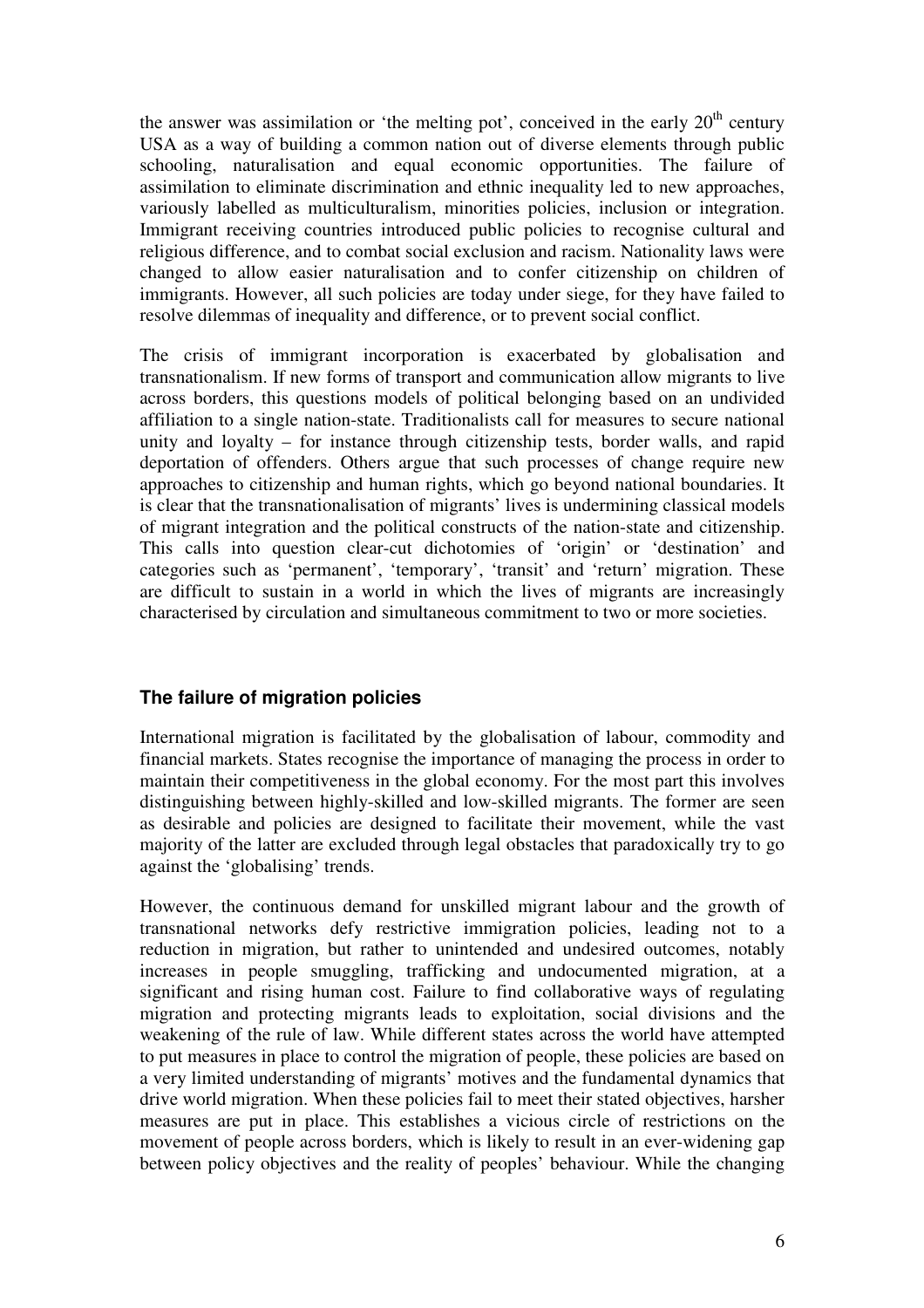patterns of migration have become a topic of greater concern to nation states, they seem to be increasingly resistant to control.

The popular large scale view of an inexorable flow of people migrating towards industrialised states not only magnifies the scale of migration numbers but also hides the complexity of peoples' stories and motivations for moving. While it is often presented as a major problem requiring ever more drastic solutions, the mobility of people across national borders is imperative for the social, economic and political transformations that underlie the process of globalisation. Moreover, migration tends to become self-perpetuating, because it creates the social structure to sustain the process. Therefore, the extent to which international migration can be curbed is open to debate, as is the question of whether this would be desirable.

# *Research and policy gaps*

International migration is not going to disappear in the coming decades and there is considerable evidence to suggest that it will rise. The decline of fertility in many highly-developed countries is leading to ageing populations and declining labour forces. Together with economic restructuring this is likely to sustain demand for migrant labour for both unskilled and skilled jobs. Persistent disparities in income, life perspectives and human security, improved infrastructure as well as growing aspirations as a consequence of improved education and media exposure is likely to motivate young people in the developing world to migrate internationally.

Current and future migration transitions are, therefore, likely to play a major role in the transformation of societies across the world in the  $21<sup>st</sup>$  century. However, despite the efforts of scholars and policy makers, migration theory remains underdeveloped and the process of migration is still poorly understood. A number of gaps in conceptualising migration have hampered research and policy.

- Migration research has its roots in social scientific approaches developed in the epoch of nationalism, when the control of migration and minorities was seen as crucial to nation-building. As a result, migration studies have tended to be based on distinct national assumptions and organizational models. Until the 1980s, many migration researchers focused on the analysis of people's experience as they exited from one specific society and became part of another one. The complexity of mobility under globalisation and the rise of transnational consciousness have changed this task: people now move more frequently and in more complex ways, and multiple identities and affiliations have proliferated. If the dynamics of social relations transcend borders, then so must the theories and methods used to study them.
- There is a common failure to analyse migration as an integral part of development and global transformation processes rather than a problem to be 'managed' or 'solved' by tackling its perceived root causes. There are clearly many problems associated with migration, such as the challenges of integration, exploitation and smuggling. However, this discourse of 'migration as a problem' frames much of the migration research, setting its agenda and the questions that it addresses, to the exclusion of other perspectives.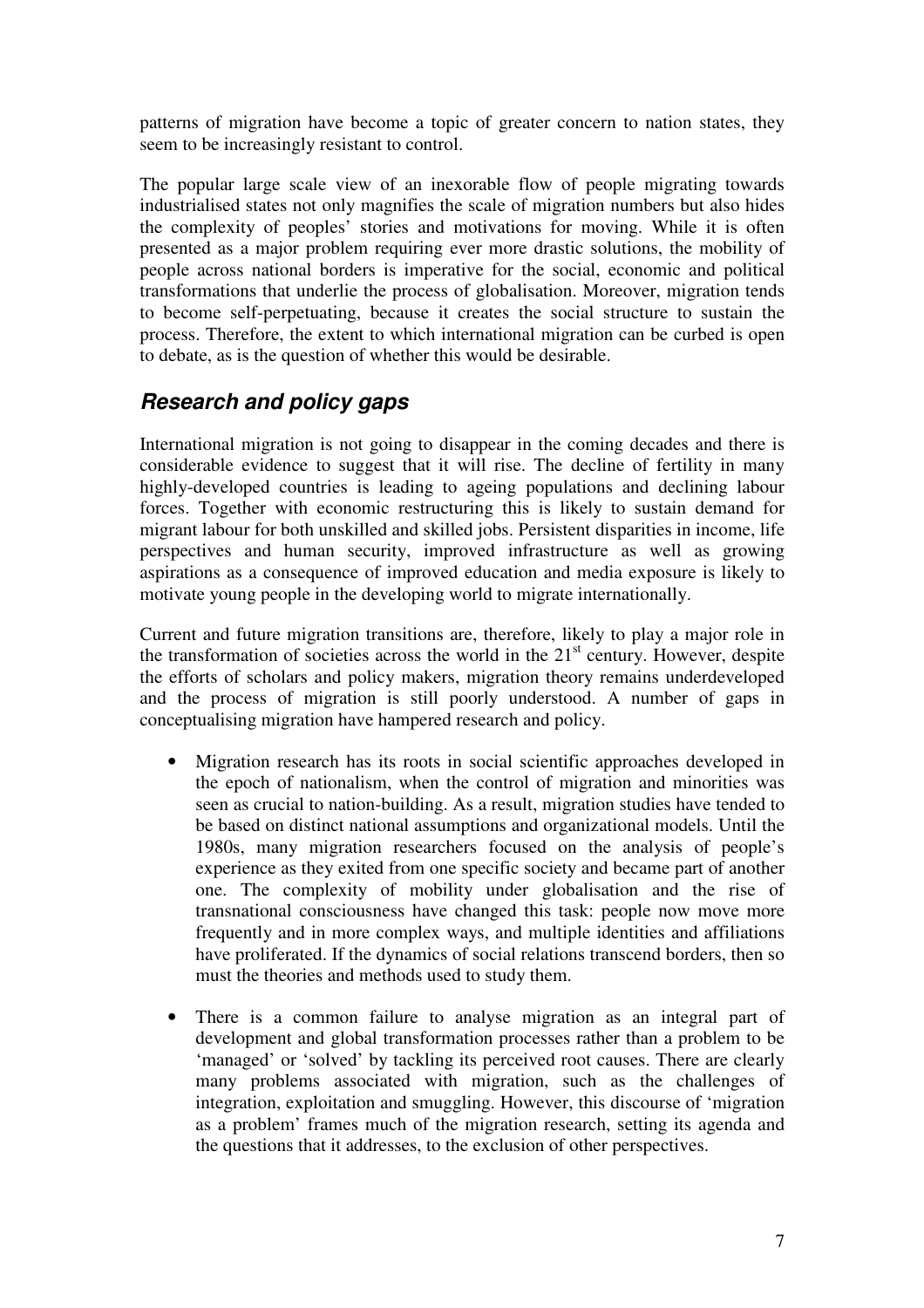- A major strength of migration research is that it cuts across many academic disciplines. However, economists, anthropologists, sociologists, geographers, lawyers, and other relevant disciplines have different theoretical and methodological approaches and academic traditions. Communication across disciplinary boundaries is often difficult.
- Scholars tend to focus more on migration decisions and integration issues than the process of migration itself. This bipolar approach which looks at the 'beginning' and 'ending' of people's journeys makes it difficult to understand how people move and how their experience of travelling affects, among other things, their identity, their relationships and the societies through which they pass.
- The bulk of international migration research has focused on the movement, settlement, and integration of migrants in Europe, North America and other industrialised countries. This bias tends to obscures the complex causes and consequences of migration in societies that are experiencing net emigration. For instance, although migration is commonly seen as the product of poverty and oppression, it is not the poorest who tend to migrate most; the countries with the highest rates of out-migration are typically upper-lower and lowermiddle income countries rather than the lowest income countries. Migration tends to fundamentally affect sending societies through financial and social remittances as well as the influence of migrant diasporas on social and political change. These migration impacts are in their turn likely to affect aspirations and capabilities of people to migrate.
- Simple categories and dichotomies used to characterise migrants (economic asylum – family – student; temporary vs. permanent; settlement vs. return) primarily reflect bureaucratic and legal categories but conceal the often complex, mixed and shifting motivations of migrants.
- The traditional 'sending vs. receiving countries', 'South towards North' dichotomy is static and obscures the complex character of migration, with many (transitional) countries simultaneously experiencing emigration, immigration and transit migration. There is an even poorer understanding of transit migration and the role of transit migration countries in the current transformation of global migration systems.
- There is a tendency towards 'snapshot' approaches in analysing migration systems that cannot capture their continuous mutation. Consequently, there is a limited capacity to comprehend the past and current dynamics of migration and to gain a sense of how it will evolve in future decades. For instance, there is little recognition that through population ageing and economic restructuring and growth, prototypical emigration countries like Mexico, Turkey and Morocco might represent a declining potential for emigration and an increasing potential for immigration in the medium to long term. Even China, which is mainly considered today as a country of huge internal migration and potentially large emigration, may become an immigration country in the foreseeable future, due to the decline in fertility and the gender imbalance associated with the 'one child policy'. Nevertheless, because demographic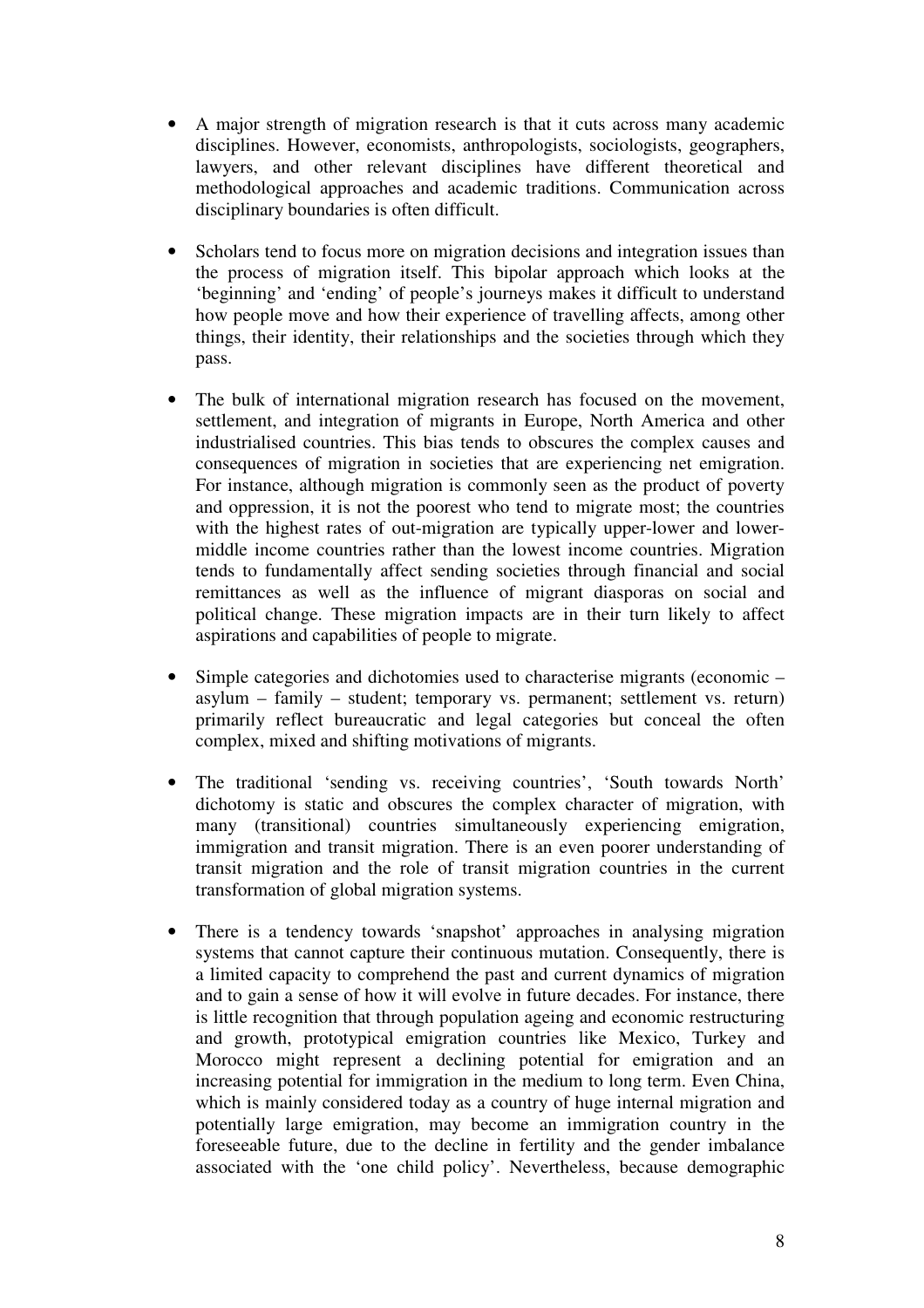change is only one component of a complex chain of social, economic and political transformations, it is very hard to forecast how global demographic change may affect global migration patterns.

### *New directions in international migration research*

A new perspective on migration is required if we are to address the intellectual and practical challenges it poses for humanity in the 21<sup>st</sup> century. We need to adopt more comprehensive approaches, analysing the evolution of *entire* migration systems across space and time – integrating sending, transitional and receiving contexts – that allow us to achieve a deeper understanding of past and present migration dynamics and their interaction with broader global transformation processes. Such approaches must avoid seeing migration systems as closed-off entities, instead examining the overlaps and blurred boundaries that are becoming increasingly significant.

To this end, the International Migration Institute is committed to making a contribution to the development of a long-term and comprehensive perspective on global migration dynamics. In the light of the current and future challenges and the existing gaps in research and policy, it has identified four broad themes for research that will enable it to participate in the strengthening of our knowledge and understanding of international migration.

- *Looking at migration as an integral part of global transformation processes rather than a problem to be solved.* IMI research focuses on the reciprocal interactions between migration processes and global social and economic changes, recognising that migration is both shaped by and helps to shape these wider processes. Economic globalisation means that economies of less-developed countries are built into the global supply chains of multinational corporations, while systems of economic governance are reconfigured through the structural adjustment policies of multilateral financial institutions. These processes lead to radical social transformations at the local and national levels. Individual and family migration strategies can only be fully understood in this context. This requires looking at the root causes of migration particularly from the neglected 'sending side' where they interlinked with development issues; this is a shift away from the traditional focus on migrants' decision-making, integration issues and policies at the receiving side. As a corollary, we should not assume that it is only migration which must be explained; we must also ask why some people stay while others move. IMI researchers are interested in exploring how migration affects societies *as a whole,* including the social, cultural and political impacts of peoples' movement, rather than focusing narrowly on the direct impact of remittances on migrants' individual livelihoods and states' economies.
- *Relating current migration patterns with historical trends by analysing continuities and discontinuities.* While migration is often portrayed as an anomaly of the modern age, there is substantial evidence that many migration paths have become established over many generations or even centuries. It is particularly important to recognise the *continuity* between current migration paths and those of the past, because this is helps to identify areas of *discontinuity* and their structural causes. For example, the end of the Cold War created a fundamental shift in migration patterns, opening up new possibilities, but at the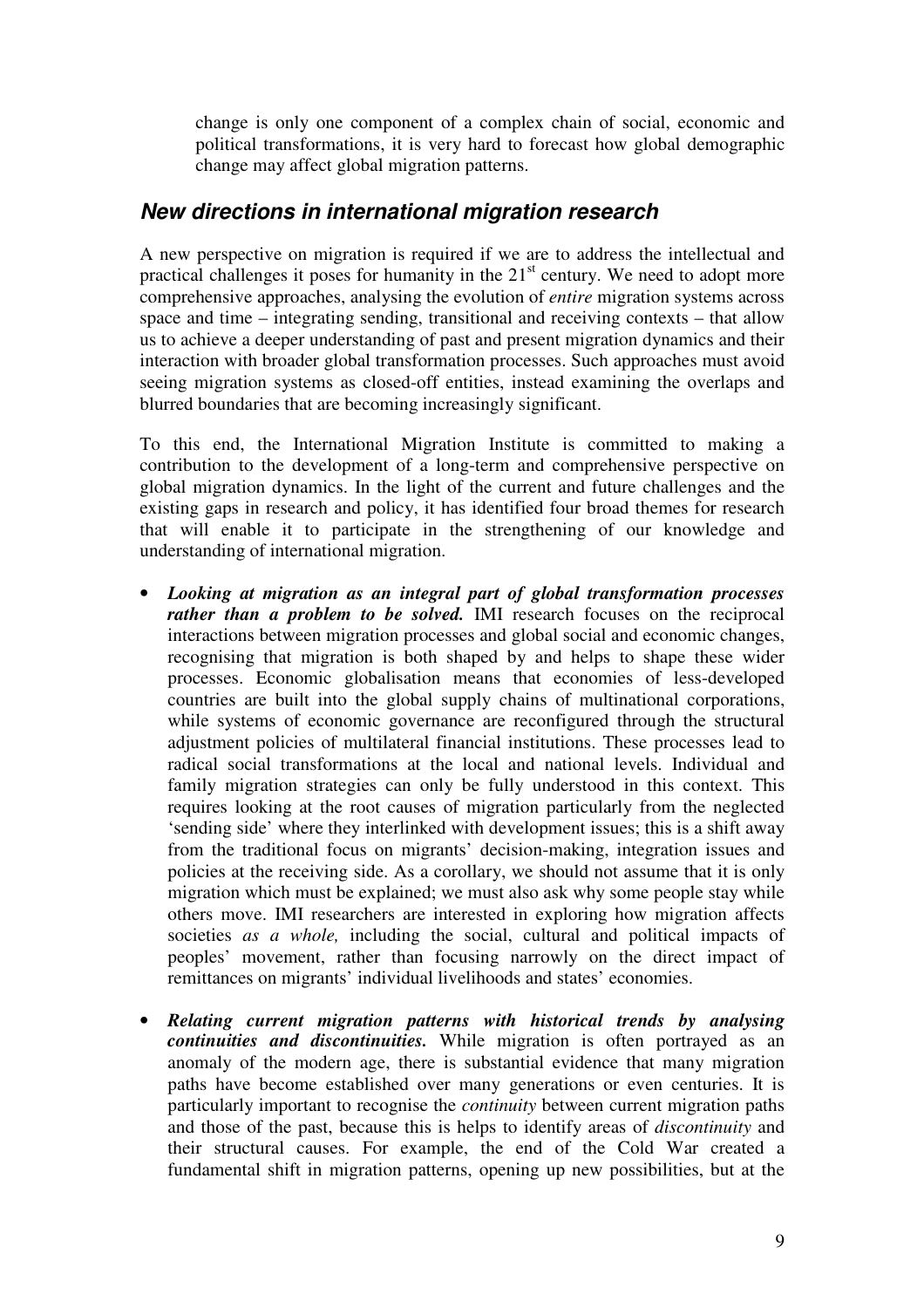same time, it also enabled old migration routes to be re-established. A rising number of migrants from sub-Saharan Africa use and re-establish ancient Saharan caravan trading and migration routes on their journey to North Africa. By mapping past and present migration patterns at local, international and intercontinental levels, the IMI aims to highlight the structural changes in international migration systems, including refugee flows, and the changing role of different countries in these systems.

- *Linking micro-level understanding of migration to macro-level trends.* Research at IMI aims to get below the surface of the broad picture of gross migration flows between countries and continents, in order to understand the multiple, often hierarchical layers of migration which make up the overall patterns of movement. For instance, net emigration from a country might coincide with substantial immigration. Likewise, net emigration from a (sub) continent is likely to conceal the existence of several migration sub-systems centred on migration poles, such as Libya, Nigeria and South Africa within Africa. Macro-level explanations of migration do not necessarily apply on the micro-level. For instance, people generally do not move 'because of' abstract concepts such as 'demographic pressure' or a 'degraded environment'. A genuine understanding of migration motives requires looking in detail at the circumstances and decision making around migration at the individual, household and community levels.
- *Looking to the future by developing scenarios for migration trends, taking account of political, economic and demographic change.* The IMI examines the reciprocal links between migration trends and broader demographic, social and economic transformations and the ways in which these interactions are likely to change future migration dynamics. A fundamental underlying trend affecting future migration dynamics in the next three decades will be demographic change. The global decline in fertility may call into question the assumption that there will be an infinite future pool of labour migrants ready to move into industrialised states to meet economic demand. As countries move through the demographic transition their dependency ratios will grow in the coming decades. In the medium to long term, an increased competition for labour may radically transform the global migration picture and policy responses in ways that are currently difficult to imagine. For instance, China's low birth rate may create a significant shortfall of labour for this new industrialised giant and in the longer term similar shortages of labour may arise in other typical emigration regions such as North Africa and Latin America, where birth rates have been falling rapidly.

### *Research agenda*

These themes are shaping the research agenda of the IMI, designed to develop a broader and richer understanding of the interaction between social and economic transformations and shifting global migration patterns and policy processes. This is to be achieved by consolidating and integrating existing migration research and by undertaking new interdisciplinary research initiatives to generate new knowledge and methodologies.

The IMI is developing a research agenda that addresses questions around three interrelated areas of enquiry: lives in transit, migration transitions, and migration and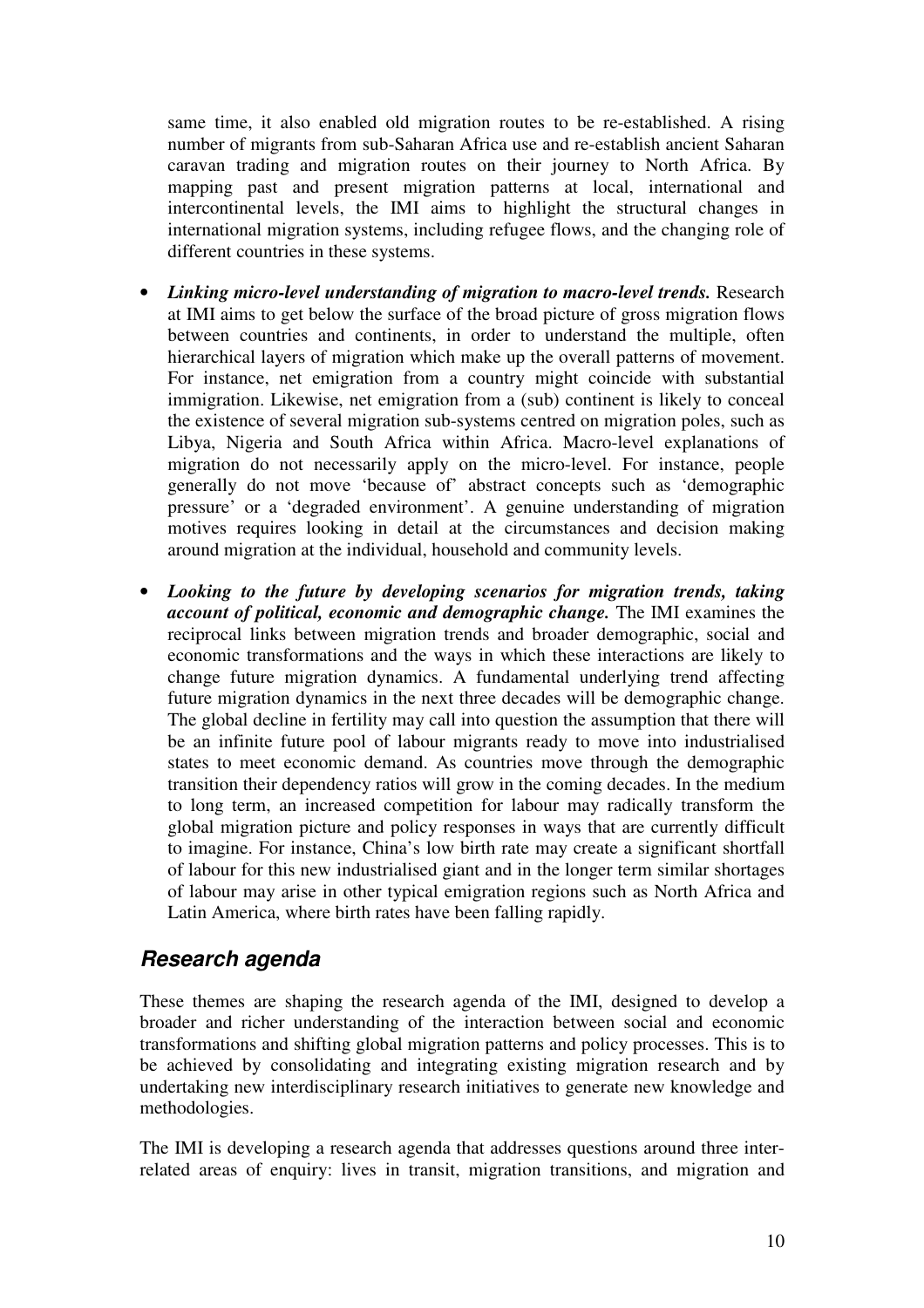transformation. We recognise that many of the points raised here are not new and there are already many excellent research initiatives into different aspects of migration in various institutions across the world. What is new is the attempt to integrate these themes into a coherent and dynamic framework that contributes to our overall understanding of migration today and in the changing context of the  $21<sup>st</sup>$ century.

Some specific questions that might be addressed within these areas are suggested below:

- *Lives in transit* exploring the experience of migration at the level of individuals, households and communities:
	- Migrants as social actors: how different people (e.g. migrants, families, smugglers, officials) exercise agency in the migration process, how their room to manoeuvre changes, and what constrains it.
	- The changing relationship between actors in migration processes: the effects of changing places and distance on the shifting balance of power as people move between different social, political and economic settings.
	- Migration practices; routes followed, timescales, shifting intentions (permanent relocation, step migration, return migration).
	- Migration experiences; journeys, settlement, integration, temporary residence, transnationalism.
- *Migration transitions* analysing changing patterns of migration across and to and from continents:
	- Historical patterns of movement: pre-colonial, colonial and modern migration systems; analysing continuities and discontinuities.
	- Critical analysis of countries moving through migration transition: from being zones of rising emigration, a simultaneous coexistence of significant emigration and increasing immigration, to eventually become net immigration countries.
	- The multi-layered character of migration systems: identifying transcontinental migration systems and the sub-systems they contain, as well as how these systems are linked to intra-continental migration systems.
	- Interaction between forced and voluntary migration patterns: refugee flows establishing migration paths for economic migrants, economic migrants creating safer pathways for refugees, mixed motivations and the migrationasylum nexus.
	- Relationships between demographic trends and migration.
	- Reciprocal relationships between social, economic and demographic change and migration flows.
	- Changes in the policy environment for migration: development of new policy priorities and governance regimes, for instance in response to growing immigration and transit migration for North African countries and South Africa.
- *Migration and transformation* analysing the interaction between migration and social, economic and political transformation at the national, regional and global levels: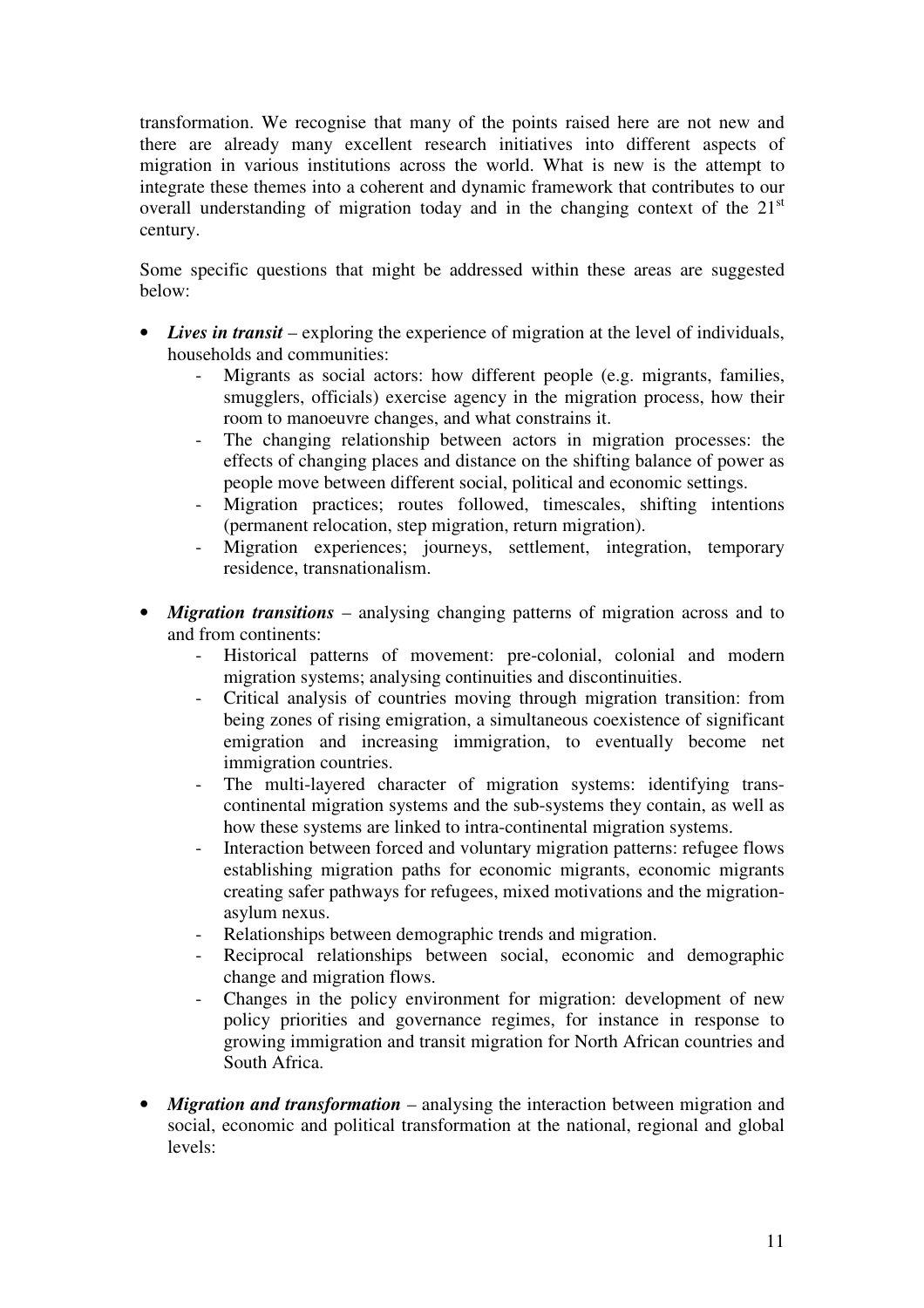- Root causes of migration: how can the occurrence of certain types of migration be explained from broader social and economic transformations.
- The effects of migration on social and economic development in societies and communities of origin: the general and specific factors that explain why migration has positive effects in some migrant-sending societies and less positive or negative effects in others.
- Impact of international migration on social structures: how international migration is affecting social and cultural institutions, for example pressures on families caused by separation and the need for new forms of intergenerational care.
- Impact of differential migration policies on opportunity structures: how notions of skilled and unskilled labour used in international migration policies affect the value placed on skills in domestic society.
- Transnational linkages, aspirations and changing conceptions of wellbeing: how migrant networks and communication affect perceptions of comparative well-being and aspirations, and change migration options.

Through research around these three areas of enquiry and exploration of the interlinkages between them, the IMI aims to generate empirical data and contribute to new theoretical insights on the changing patterns and processes of international migration.

The IMI also aims to build global expertise and research capacity in the analysis of international migration by developing research partnerships across the world. The IMI is committed to bringing together researchers and synthesising empirical research findings that have often remained isolated or scattered up to now. This allows integrating and capitalising on existing empirical work instead of reinventing the wheel. Moreover, the IMI aims to make data and research results publicly accessible through its own website. Finally, the IMI is committed to maintaining a continuous dialogue with policy makers and practitioners.

# *African migrations programme*

In order to ensure that the research can be grounded within a particular empirical context, the initial focus of IMI's work is on migration processes relating to Africa as a whole. This will include both migration within the continent and external migration to and from the continent. While migration out of Africa has become the subject of growing interest, especially in Europe, there has been much less research into international migration within the continent, a small fraction of which may result in journeys to Europe, the US and beyond.

While there are many gaps in migration research in Africa, there has been a considerable volume of work, directly or indirectly addressing some of the issues outlined above. However, much work has remained scattered and unpublished. The IMI African migrations programme aims to contribute to understanding migration dynamics in the continent by drawing together research from different regions of the continent.

This integration will be facilitated by bridging the geographical divisions between sub-Saharan and North Africa as well as the linguistic and cultural divide between Anglophone, Francophone, Lusophone and Arabic academic traditions.